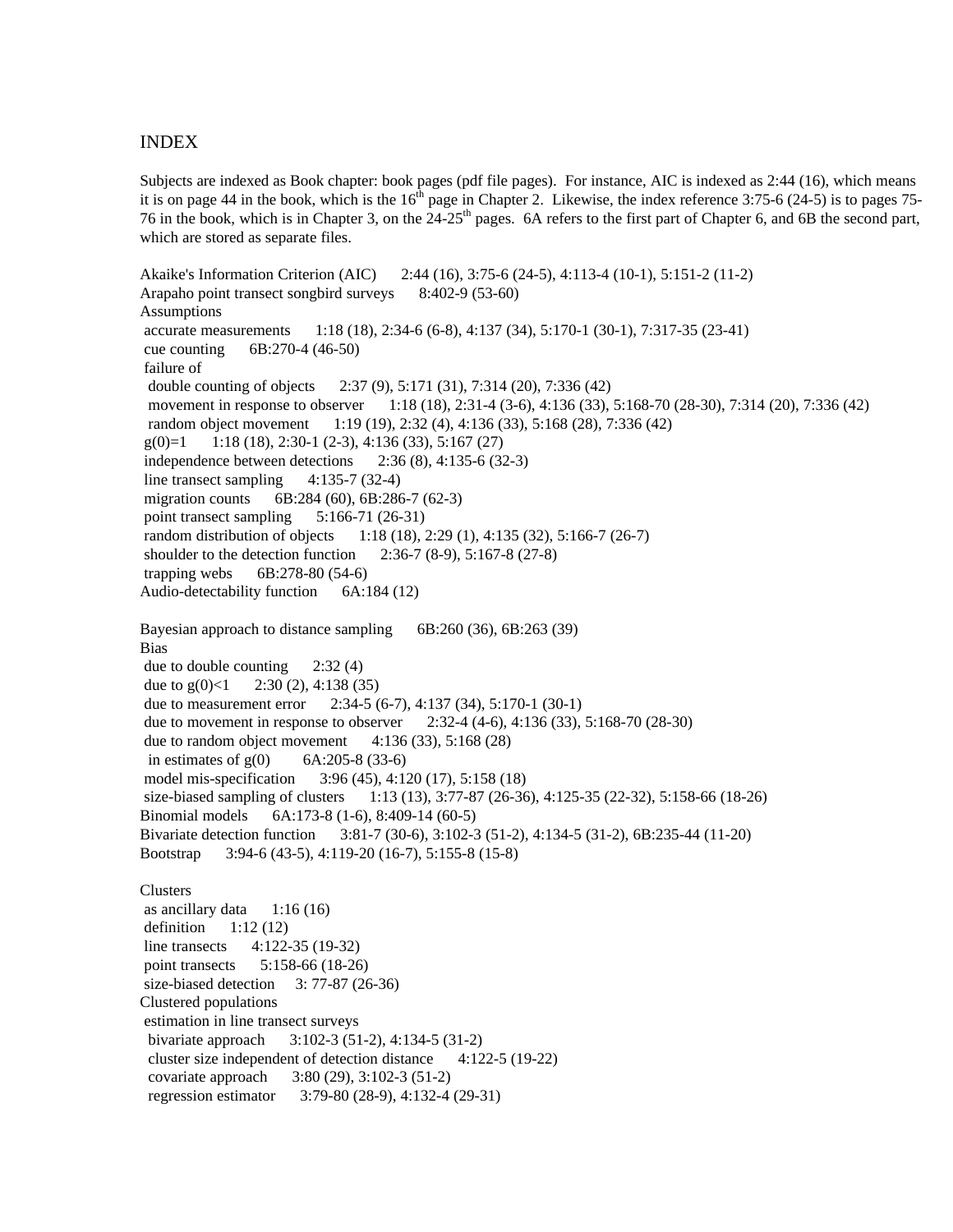replacement of cluster by individual objects 4:131 (28) stratification 4:132 (29) truncation 4:130-1 (27-28) estimation in point transect surveys cluster size independent of detection distance 5:159 (19) covariate approach 3:80 (29), 3:102 (51) regression estimator 3:79-80 (28-9), 5:165-6 (25-6) replacement of cluster by individual objects 5:164 (24) stratification 5:164-5 (24-5) truncation 5:161-4 (21-4) estimation theory 3:77-87 (26-36) modeling variation in cluster size 6A:199 (27) simulation of 6B:235-44 (11-20) Coefficient of detectability 6A:179 (7) Complementary log-log model 3:61 (10), 6A:184 (12) Confidence intervals bootstrap 3:94-5 (43-4), 5:155-8 (15-8) jackknife 3: 93 (42) log-based 3:88-9 (37-8), 4:118 (15), 5:154 (14) numerical comparisons 6B:254-60 (30-6) profile likelihood intervals 6B:247 (23) Satterthwaite degrees of freedom for 3:89-90 (38-9), 4:120-1 (17-8) standard method 3:88 (37), 4:118 (15), 5:154 (14) Covariates 3:80 (29), 3:99-100 (48-9), 3:102-3 (51-2), 6A:193-8 (21-6), 6A:200 (28), 6B:287-9 (63-5) Cox method 6A:177-8 (5-6) Cue counting 1:8-9 (8-9), 6B:270-5 (46-51) `CumD' estimator 6A:180-1 (8-9) Cutpoints 1:15 (15) Darkling beetle trapping web surveys 6B:282-4 (58-60) Data analysis of grouped or ungrouped  $4:110-1$  (7-8), 5:149-50 (9-10) ancillary 1:16-7 (16-7) grouped 1:14-5 (14-5), 3:67-9 (16-8), 4:116 (13), 5:152-3 (12-3), 7:322 (28), 7:326-33 (32-39) recording form 7:317-8 (23-4) spiked 4:127 (24) truncation 1:15 (15), 2:50 (22), 4:106-9 (3-6), 5:146-8 (6-8) ungrouped 1:13-4 (13-4), 3:65-7 (14-6), 7:323-6 (29-32) units of measurement  $1:16(16)$ Density estimation 1:1 (1), 2:37-41 (9-13), 3:87-8 (36-7), 4:116-7 (13-4), 5:153-5 (13-5) Density function  $3:54-7(3-6)$ Design 7:298-313 (4-19) Detection function bivariate 3:81-7 (30-6), 3:102-3 (51-2), 4:134-5 (31-2), 6B:235-44 (11-20) models for, see Estimators and Models relationship with pdf line transect sampling 3:54-5 (3-4) point transect sampling 3:56 (5) shape criterion 2:37 (9), 2:42-4 (14-6), 3:74 (23) with covariates 3:80 (29), 3:99-100 (48-9), 3:102-3 (51-2) Dispersion parameter 3:102 (51), 6A:187-93 (15-21), 6A:199 (27) DISTANCE computer program 1:27-8 (27-8) constrained MLE 3:73 (22), 4:137 (34)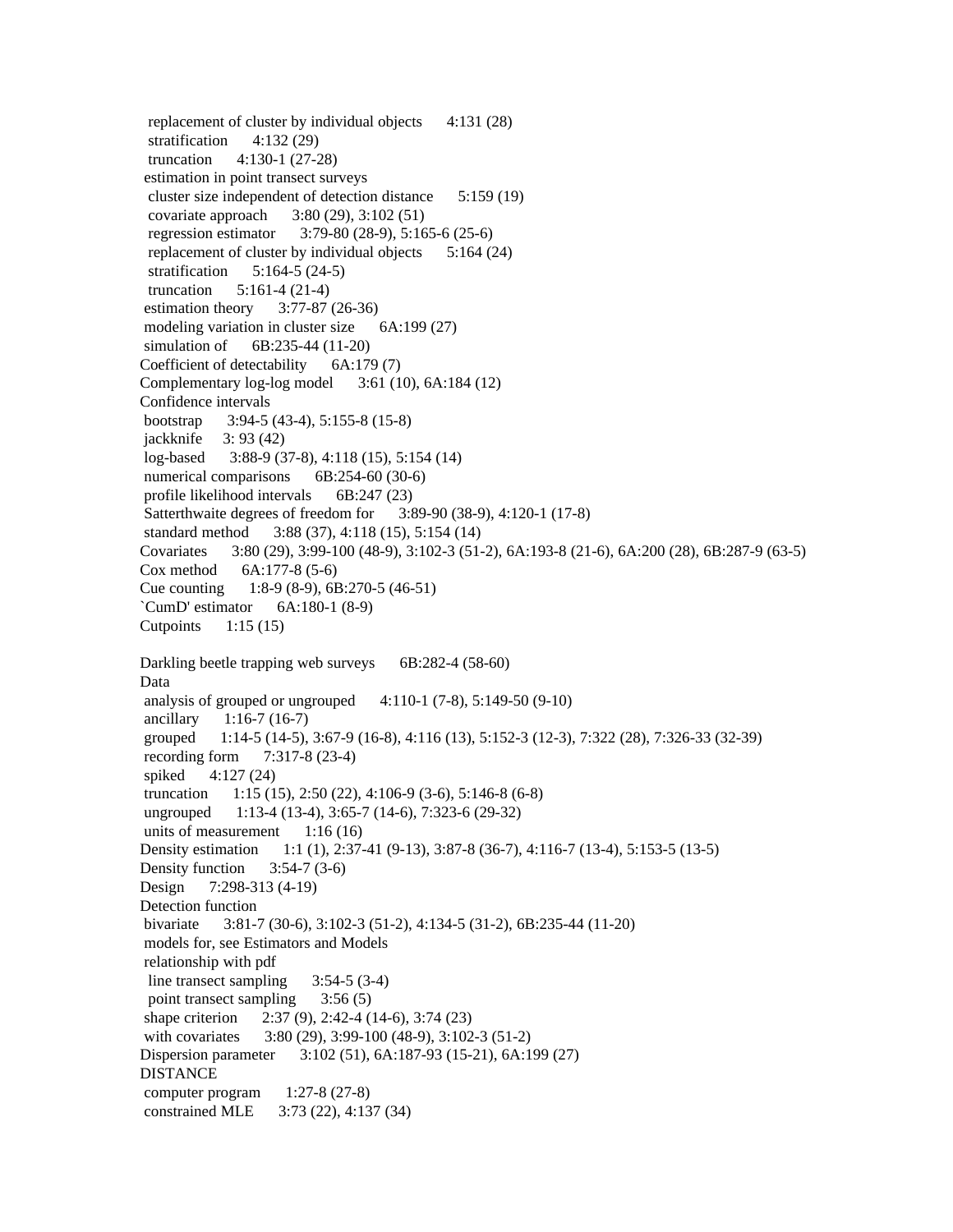cue count option 6B:271 (47) GOF 8:396 (47) LOOKAHEAD 4:113 (10), 5:151 (11), 8:399 (50) OBJECT 8:404 (55) PVALUE 8:401 (52) SAMPLE, use with replicate lines or points 3:91 (40) Satterthwaite procedure 4:125 (22) SELECT 4:113 (10), 5:151 (11), 8:400 (51) **Distances**  density function of 3:54-7 (3-6) measurement of 2:34-6 (6-8), 4:137 (34), 5:170-1 (30-1), 7:317-35 (23-41) simulation of 6B:235-44 (11-20) truncation 1:15 (15), 2:50 (22), 4:106-9 (3-6), 5:146-8 (6-8) Dolphin relative abundance estimates 8:390-6 (41-7) Doughnut or Donut 5:170 (30) Duck nest surveys 1:19-21 (19-21), 8:359-80 (10-31) Effective area  $3:56(5)$ Effective strip half-width  $3:56(5)$ Effective strip width 1:23 (23), 3:56 (5) **Efficiency**  estimator 2:44 (16), 3:74 (23) of binomial point transect model 6A:175 (3) Empirical estimators 6A:178-81 (6-9) Encounter rate 6A:186-98 (14-26) Estimation of line length to be surveyed 7:301-6 (7-12), 7:308-12 (14-8) of number of points to be surveyed 7:307-8 (13-4) of object density cue counting  $6B:271(47)$  line transects 2:37-9 (9-11), 2:41 (13), 3:87 (36), 4:116-7 (13-4) nearest neighbour methods 6B:292-3 (68-9) point-to-object methods 6B:292-3 (68-9) point transects 2:40-1 (12-3), 3:87-8 (36-7), 5:153-5 (13-5) trapping webs  $6B:280(56)$  when objects are in clusters 3:77-87 (26-36), 4:122-35 (19-32), 5:158-66 (18-26) Estimator efficiency 2:44 (16), 3:74 (23) Estimators Cox 6A:177-8 (5-6) `CumD' 6A:180-1 (8-9) empirical 6A:178-81 (6-9) isotonic regression 6A:180 (8) kernel 6A:182-3 (10-1) maximum likelihood 3:65-73 (14-22) shape restricted 6A:181-2 (9-10) see also Models Examples cue counting Antarctic minke whale surveys 6B:272-7 (48-53) line transect sampling dolphins 8:390-6 (41-7) duck nests 8:359-80 (10-31) fin whales 8:380-90 (31-41) Lake Huron brick data 8:351-3 (2-4)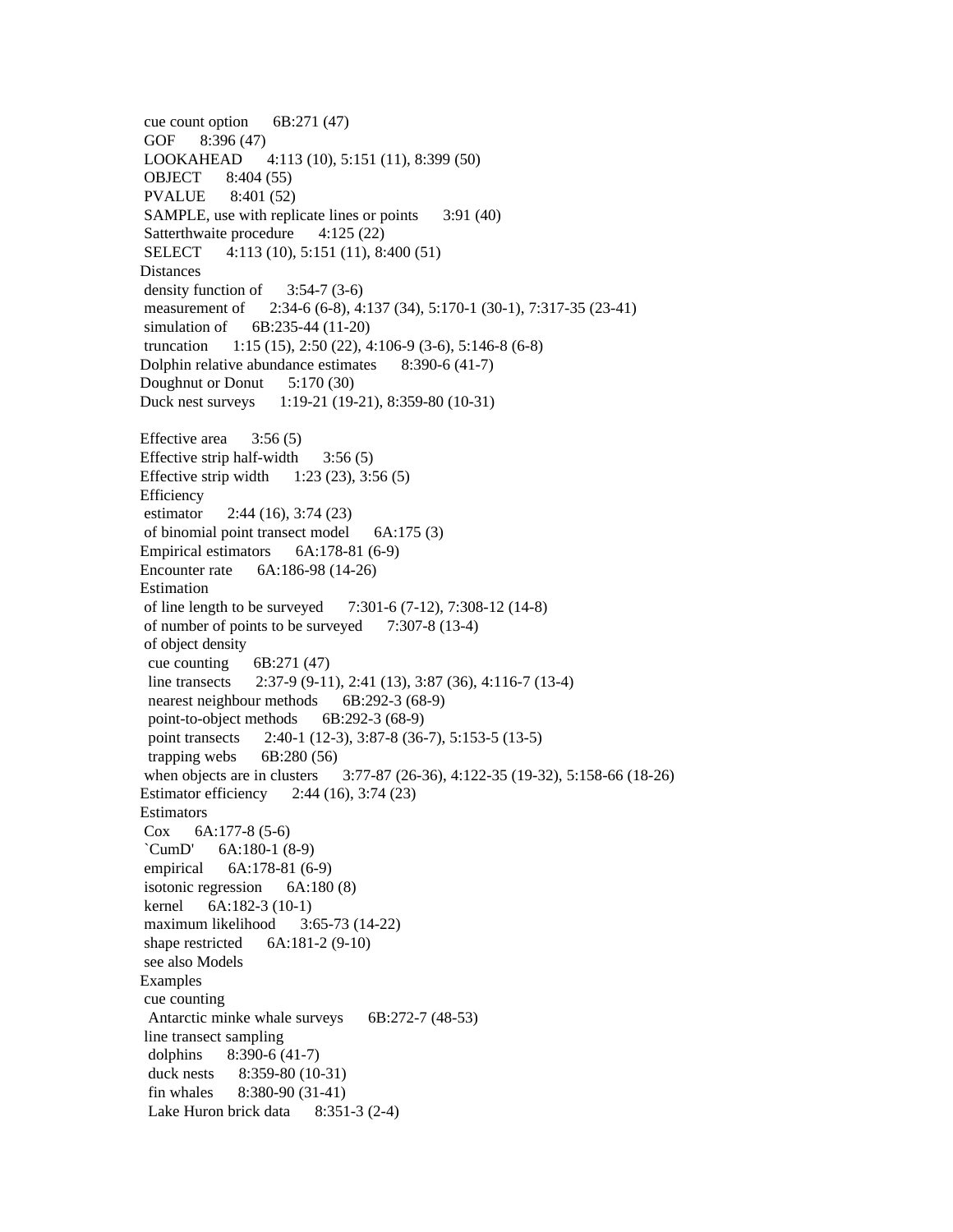wooden stakes 8:353-8 (4-9) migration counts California grey whales 6B:285-93 (61-9) point transect sampling Arapaho NWR songbird surveys 8:402-9 (53-60) house wrens 8:396-401 (47-52) songbird surveys of Welsh conifer plantations 8:409-14 (60-5) trapping webs darkling beetle surveys, Wyoming 6B:282-4 (58-60) mouse surveys, New Mexico 6B:282 (58) Exponential power series model 1:26 (26) Exponential quadratic model  $1:26(26)$ Field methods for mobile objects 7:337-8 (43-4) when detection on centreline is not certain 7:338-9 (44-5) Finite population correction factor 3:96-8 (45-7) Fin whale line transect surveys 8:380-90 (31-41) Fisher information matrix 3:66 (15), 3:68 (17) Fourier series model 2:48 (20), 3:63-4 (12-3) Generalized exponential model 4:134 (31) Genstat 6B:288 (64) Goodness of fit tests 2:44-6 (16-8), 3:76-7 (25-6), 4:114-6 (11-3), 5:152-3 (12-3) Grey whale migration count surveys 6B:285-93 (61-9) Half-normal model as a key function 2:46-8 (18-20), 3:63-4 (12-3) binomial 6A:174-6 (2-4) bivariate 3:102-3 (51-2), 4:126-7 (23-4), 4:134 (31), 5:154-5 (14-5) line transect sampling 3:70-71 (19-20), 6B:238-40 (14-6), 6B:245-8 (21-4), 6B:257-9 (33-5) point transect sampling 3:71-72 (20-21), 6B:240-3 (16-9), 6B:252-4 (28-30) Hazard-rate analysis continuous 3:58-62 (7-11) discrete 6A:183-5 (11-3) Hazard-rate model as a key function 2:46-8 (18-20) definition  $3:60(9)$  derivation 3:58-62 (7-11) discrete 6A:184 (12) Heaping 2:35 (7), 4:110-1 (7-8), 5:149 (9) Hermite polynomial model 2:46-8 (18-20), 3:63-4 (12-3) Hessian matrix  $3:66(15)$ Heterogeneity behaviour of animals 6A:207-8 (35-6) covariates 3:99 (48), 6A:205 (33) environmental 6A:207 (35) observer 6A:206-8 (34-6) platform 6A:206-8 (34-6) stratification 3:99-102 (48-51), 6A:205 (33) House wren point transect surveys 8:396-401 (47-52) Information matrix 3:66 (15), 3:68 (17) Innate detectability 6A:217-25 (45-53)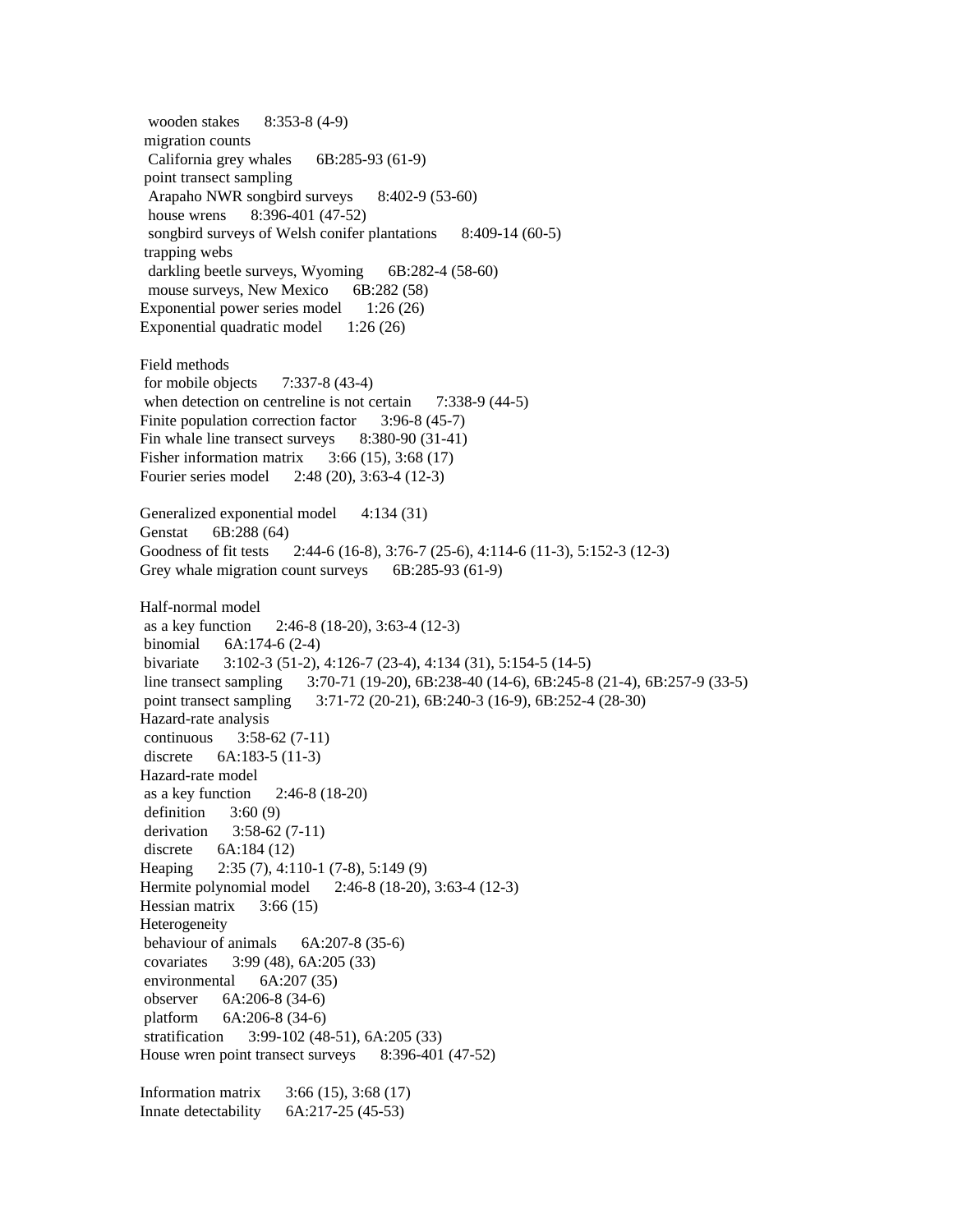Jackknife 3:92-4 (41-3) Kelker strip 1:23 (23), 3:54 (3) Kernel estimation methods 6A:182-3 (10-1) Key function definition 2:46 (18), 3:62-3 (11-2) exponential  $2:49(21)$  formulation for distance data 3:62-5 (11-4) half-normal 2:46-8 (18-20), 3:63-4 (12-3) hazard-rate 2:46-8 (18-20) uniform 2:46-8 (18-20), 3:64 (13) Lake Huron brick data 8:351-3 (2-4) Likelihood function full likelihood approach  $6B:244-63(20-39)$ grouped data  $3:67(16)$ half-normal 3:70-2 (19-21) ungrouped data  $3:65(14)$ Likelihood ratio test (LRT) 3:74-5 (23-4), 4:112-3 (9-10), 5:150-1 (10-1) LINETRAN 1:26 (26) Line transect sampling analysis guidelines 2:49-51 (21-3), 4:137-40 (34-7) assumptions 1:18-9 (18-9), 2:29-37 (1-9), 4:135-7 (32-4) examples 8:351-96 (2-7) field comparisons with point transect sampling and mapping censuses 7:339-48 (45-54) field methods 7:295-349 (1-55) full likelihood approach 6B:245-51 (21-7), 6B:257-9 (33-5) hazard-rate modeling of detection process 3:58-61 (7-10), 6A:183-4 (11-2) history 1:23-7 (23-7) method and analysis  $4:104-40(1-37)$  strengths and weaknesses 5:141-2 (1-2), 7:296-7 (2-3) survey design 7:298-306 (4-12), 7:308-12 (14-8) three-dimensional 6B:263-6 (39-42) Mark-recapture double counting in g(0) estimation 6A:206-7 (34-5), 6A:210 (38), 6A:216 (44) double counting in migration counts 6B:287-9 (63-5) likelihood models 6B:262 (38) trapping webs 6B:275 (51), 6B:281 (57) Maximum likelihood estimators (MLE) Maximum likelihood methods full likelihood approach 6B:244-63 (20-39) grouped data 3:67-9 (16-8) theory 3:65-73 (14-22) ungrouped data  $3:65-7(14-6)$ Measurements 1:16 (16), 2:34-6 (6-8), 7:317-35 (23-41) Migration counts 6B:284-93 (60-9) Minke whale cue counting surveys  $6B:272-7$  (48-53) Modeling  $g(y)$  3:58-64 (7-13) philosophy and strategy 2:41-6 (13-8) var(n) 3:90-1 (39-40), 4:109-10 (6-7), 5:148-9 (8-9), 6A:186-98 (14-26)

Interval estimation 3:88-96 (37-45), 4:118-21 (15-8), 5:154-8 (14-8)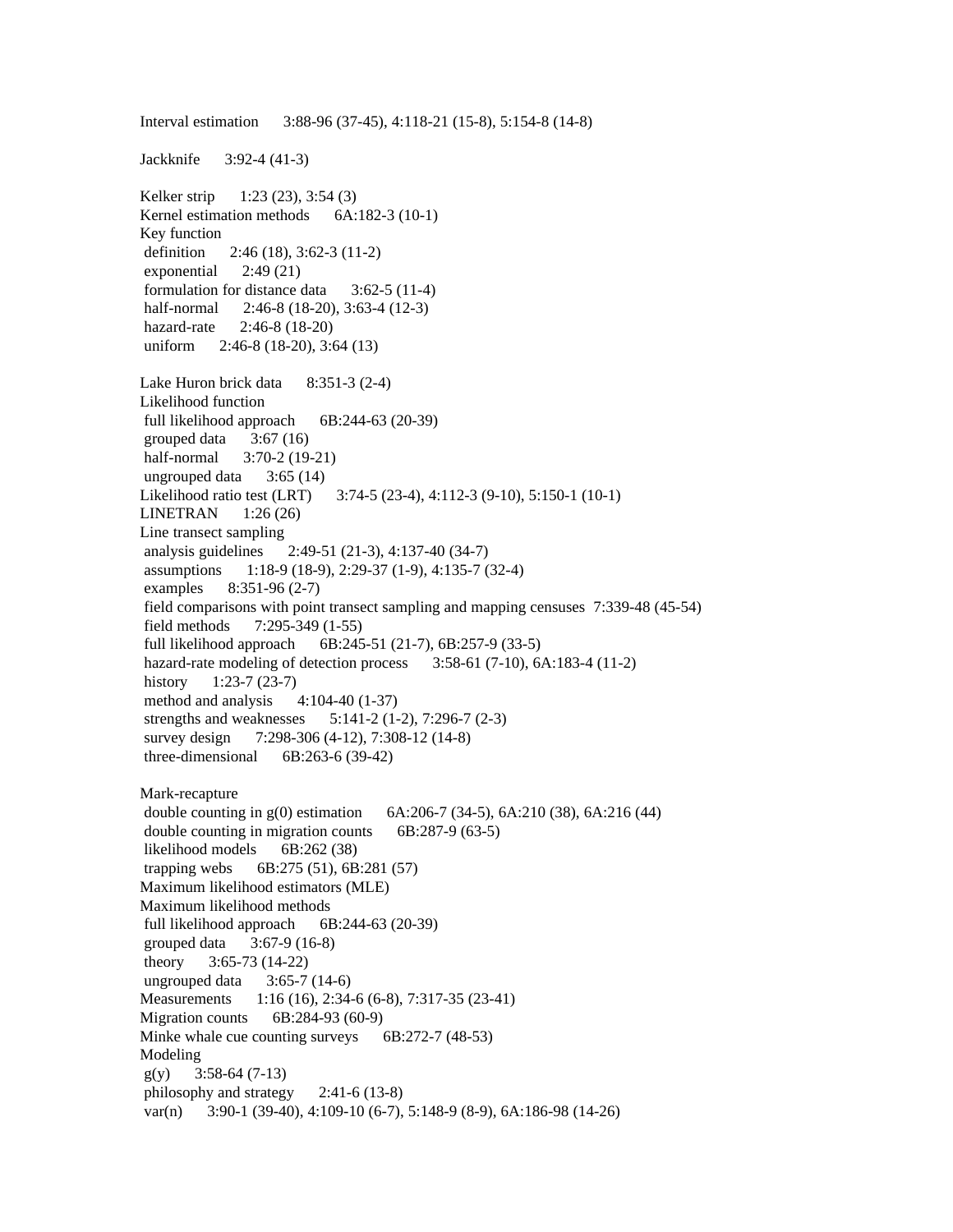variation in encounter rate 6A:186-98 (14-26) variation in cluster size 6A:199 (27) Model robustness 2:42 (14), 3:73 (22) Model selection AIC 3:75-6 (24-5), 4:113-4 (10-1), 5:151-2 (11-2) criteria 3:73-4 (22-3) goodness of fit 3:76-7 (25-6), 4:114-6 (11-3), 5:152-3 (12-3) guidelines for  $2:50-1(22-3)$  likelihood ratio test 3:74-5 (23-4), 4:112-3 (9-10), 5:150-1 (10-1) line transects 4:111-6 (8-13) point transects 5:150-3 (10-3) Models binomial 6A:173-8 (1-6), 8:409-14 (60-5) bivariate 3:81-7 (30-6), 3:102-3 (51-2), 4:134-5 (31-2), 6B:235-44 (11-20) complementary log-log 3:61 (10), 6A:184 (12) exponential power series 1:26 (26) exponential quadratic 1:26 (26) Fourier series 2:48 (20), 3:63-4 (12-3) generalized exponential 4:134 (31) half-normal as a key function 2:46-8 (18-20), 3:63-4 (12-3) binomial 6A:174-6 (2-4) bivariate 3:102-3 (51-2), 4:126-7 (23-4), 4:134 (31), 5:154-5 (14-5) line transect sampling 3:70-1 (19-20), 6B:238-40 (14-6), 6B:245-8 (21-4), 6B:257-9 (33-5) point transect sampling 3:71-2 (20-1), 6B:240-3 (16-9), 6B:252-4 (28-30) hazard-rate 2:46-8 (18-20), 3:58-62 (7-11), 6A:184 (12) Hermite polynomial 2:46-8 (18-20), 3:63-4 (12-3) multinomial 3:67-9 (16-8) negative exponential 1:24 (24), 4:134 (31), 6B:248-52 (24-28) reversed logistic 4:134 (31) see also Estimators Monte Carlo simulation 6B:235-44 (11-20) Mouse trapping web surveys 6B:282 (58) Multinomial model 3:67-9 (16-8) Nearest neighbour methods 1:9 (9), 6B:292-4 (68-70) Negative exponential model 1:24 (24), 4:134 (31), 6B:248-52 (24-8) Newton-Raphson 3:66 (15) Non-parametric estimators 6A:177-83 (5-11) Outliers 2:35-6 (7-8) Parsimony 2:44 (16), 3:76 (25), 3:102 (51), 6A:188 (16), 6A:200 (28) Pilot study 7:295 (1), 7:303-8 (9-14), 7:349 (55) Point process model 6A:183 (11), 6A:193-200 (21-28) Point-to-object methods 1:9 (9), 6B:292-4 (68-70) Point transect sampling analysis guidelines 2:49-51 (21-3), 5:171-2 (31-2) assumptions 1:18-9 (18-9), 2:29-37 (1-9), 5:166-71 (26-31) examples 8:396-414 (47-65) field comparisons with line transect sampling and mapping censuses 7:339-48 (45-54) field methods 7:295-349 (1-55) full likelihood approach 6B:251-4 (27-30) hazard-rate modelling of detection process 3:61-2 (10-1), 6A:184-5 (12-3)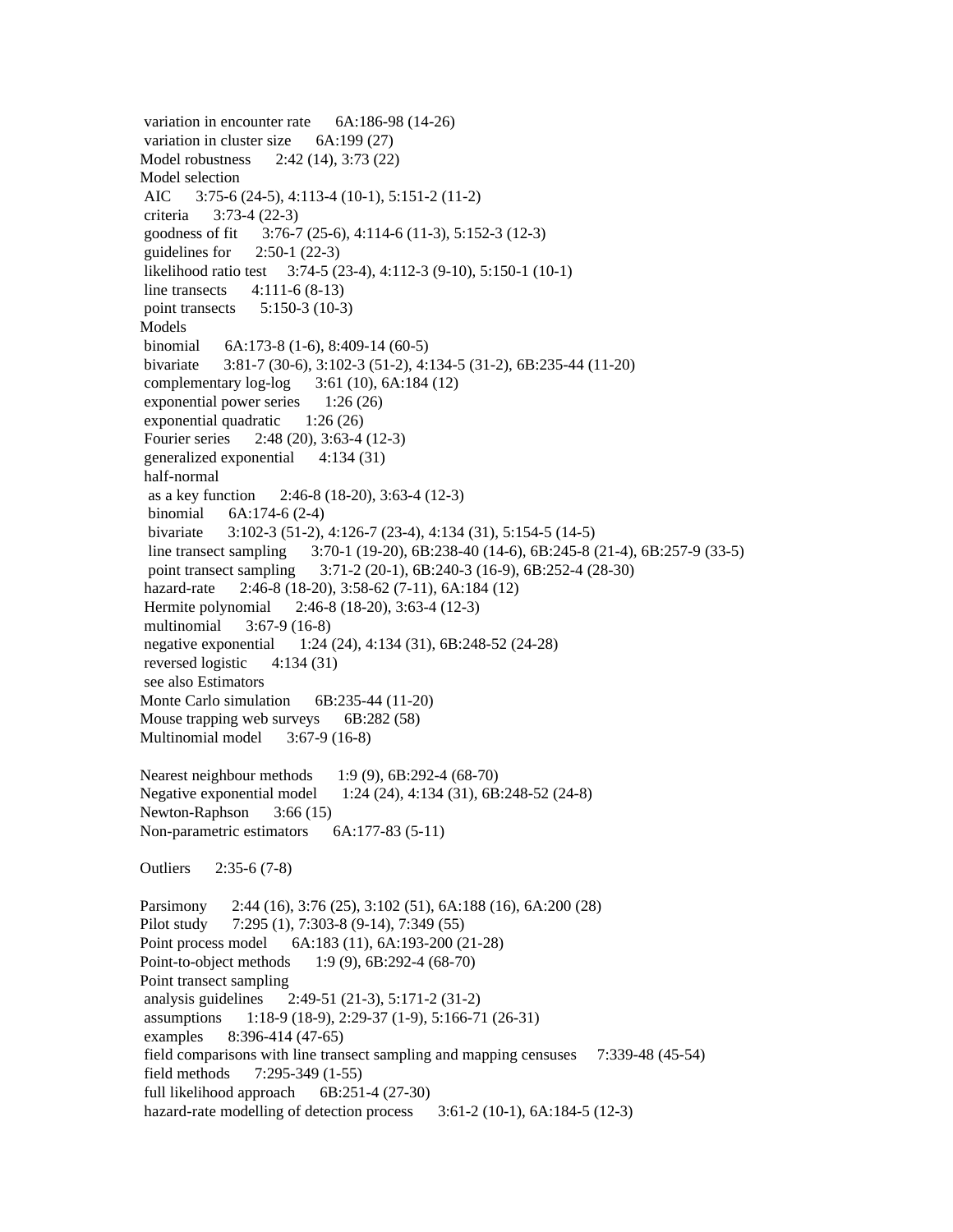history 1:27 (27) method and analysis  $5:141-72$  (1-32) strengths and weaknesses 5:141-2 (1-2), 7:296-7 (2-3) survey design 7:298-303 (4-9), 7:307-8 (13-4) three-dimensional 6B:266-70 (42-6) Poisson distribution of objects 1:18 (18), 2:29 (1), 2:36 (8) variance of n 2:50 (22), 3:88 (37), 4:109-10 (6-7), 4:119 (16), 5:148-9 (8-9), 6A:188 (16) Polynomials Hermite 2:46-8 (18-20), 3:63-4 (12-3) simple 2:46-8 (18-20), 3:62-4 (11-3) Pooling robustness 2:42 (14), 3:74 (23) Post-stratification 3:77-9 (26-8), 3:99 (48), 7:308 (14), 8:392 (43) Precision, measures of, see Variance Probability density function (pdf) 3:54-7 (3-6) Profile likelihood definition 6B:247 (23) line transects 6B:247-51 (23-7), 6B:254-60 (30-6) point transects 6B:251-6 (27-32), 6B:259-60 (35-6) Quasi-likelihood 6A:189 (17), 6A:192-3 (20-1) Regression isotonic 6A:180 (8) linear 3:79-80 (28-9) logistic 6B:288-9 (64-5) weighted linear 8:363 (14) Regression estimator of mean cluster size 3:79-80 (28-9), 4:132-4 (29-31), 5:165-6 (25-6) Replicate lines or points bootstrap 3:95-6 (44-5) in survey design 1:6-7 (6-7), 7:298-301 (4-7) jackknife 3:92-4 (41-3) variance estimation 3:90-2 (39-41), 4:109-10 (6-7), 5:148-9 (8-9) Reversed logistic model 4:134 (31) Robust estimation criteria for 2:41-2 (13-4), 3:73-4 (22-3) models for 2:46-9 (18-21) variance 3:94-6 (43-5), 4:119-20 (16-7), 5:155-8 (15-8) Sample size fixed or random 6B:225-35 (1-11) modeling variation in 6A:186-98 (14-26) Sampling in three dimensions line transects 6B:263-6 (39-42) point transects 6B:266-70 (42-6) Satterthwaite correction 3:89-90 (38-9), 4:120-1 (17-8), 4:125 (22) Searching behaviour 7:313-6 (19-22) Semiparametric model 2:42 (14), 3:73 (22) Series expansions cosine series 2:46-8 (18-20), 3:63-4 (12-3) Fourier series 2:48 (20), 3:63-4 (12-3) Hermite polynomials 2:46-8 (18-20), 3:63-4 (12-3) simple polynomials 2:46-8 (18-20), 3:62-4 (11-3) Shape criterion 2:36-7 (8-9), 2:42-4 (14-6), 3:54 (3), 3:74 (23), 5:167-8 (27-8)